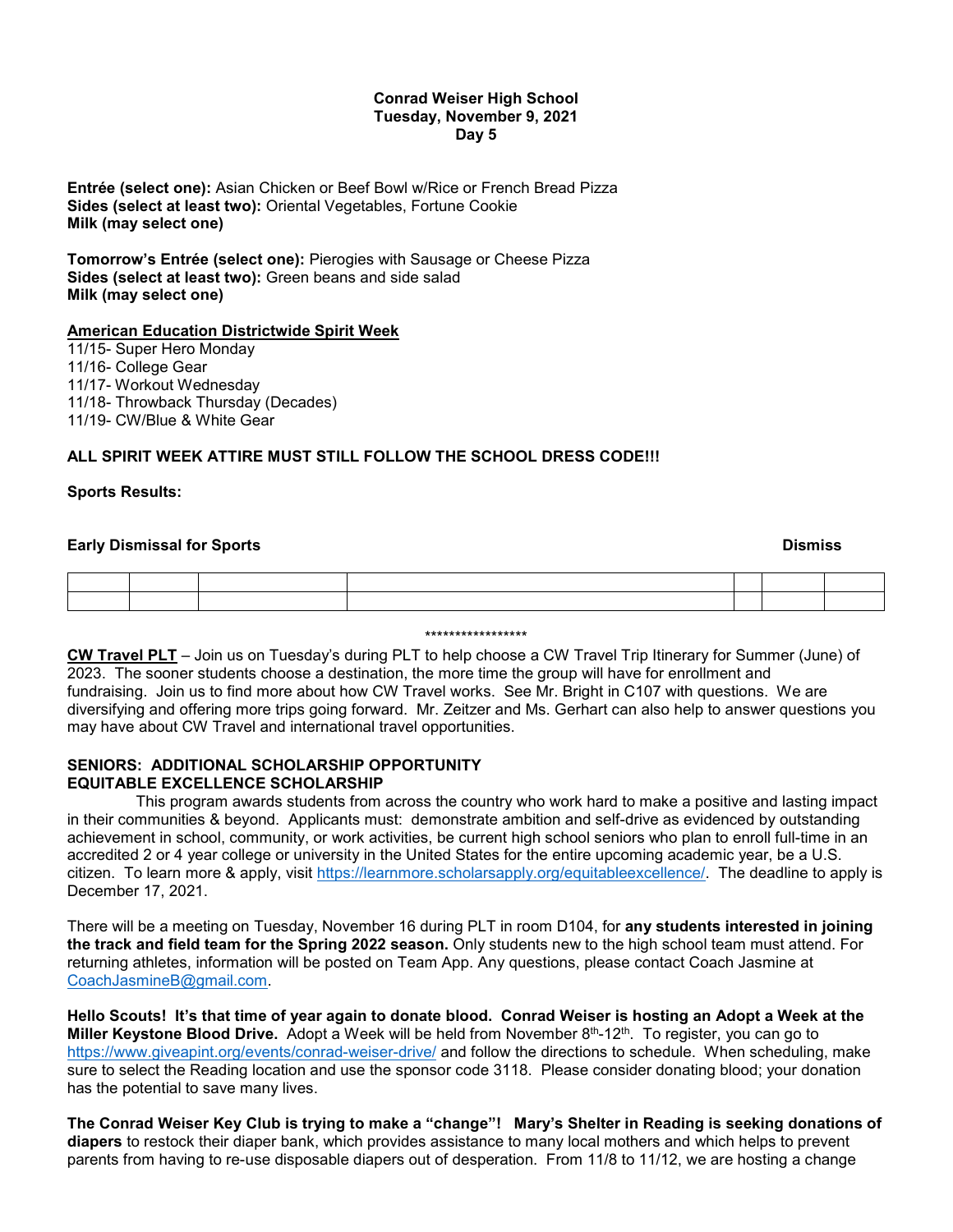war to raise money to purchase the diapers. Several teachers/faculty members have buckets at the table in the cafeteria. Any person whose bucket earns more than \$50 has agreed to take a pie to the face! And the person who raises the most money for the diaper drive will be taking a chocolate-filled diaper to the face as well! You can help by donating your spare change at lunch. Mrs. Osman is also willing to accept any physical donations of diapers or wipes. Diapers may be in packages or may be loose, so if you have a younger sibling who just outgrew a size, those few remaining unused diapers can be donated. Drop any physical donations off in D110. Thank you for your support!

**STUDENTS:** Discover a college alternative career path that gives you valuable, in-demand skills & preps you for entry into an apprenticeship program. ABC Keystone is now accepting applications for the Spring 2022 construction preapprenticeship class. Complete details and application are available in the Counseling office.

**SENIORS!** A senior class picture will be taken Wednesday, November 10, before block 1 in the stadium, weather permitting. Seniors should be at the stadium by 7:50. We will be done around 8am when you will go to block 1.

**Attention students: BCTC is now accepting applications for the 2022-2023 school year.** Applications are completed online and can be found at [www.berks](http://www.berks/) career.com. Students should also drop off their 2 teacher recommendations, essay, and BCTC Admissions Agreement to Mr. Michael in the Counseling Office. The application deadline is December 7, 2021. If you have any questions, please reach out to your counselor. Link to apply: <https://ctcportal.csiu-technology.org/BerksCTC/Form/Entry/BCTCApplicationV257/Weiser/2022-2023>

**JUNIORS & SENIORS:** Upcoming college representative visits:

• Wednesday November 17<sup>th</sup> @ 1:00 Immaculata University

Are you a singer? A dancer? A gymnast? An athlete? Do you enjoy public speaking? Do you like the idea of working in a supportive, team environment? **CWHS Musical will be holding auditions on November 15th, 16th & 17th for their 2022 production of Disney's** *Newsies,* **and we encourage you to take a risk, and "seize the day!"** No "Musical" experience necessary! ALL ARE WELCOME! Auditions will take place at 6:30 PM, with Vocal Auditions on Monday, Dance Auditions on Tuesday, and Callbacks on Wednesday. More information can be found on Schoology & @cwhsmusicalinfo on FB, IG & Twitter.

**ATTENTION STUDENTS:** Three summer programs are available to interested students.

# • **THE PENNSYLVANIA SCHOOL FOR EXCELLENCE IN THE AGRICULTURAL SCIENCES**

This 4 week residential program is held primarily at Penn State University Park campus. This program hosts a variety of opportunities to learn more about Penn State & Agricultural Sciences, through classes, labs, workshops, field trips and other activities. Scholarships are available. The deadline to apply is February 22, 2022.

# • **IACOCCA GLOBAL ENTREPRENEURSHIP INTENSIVE**

During this intensive summer experience @ Lehigh University, students can learn how to think like an entrepreneur and recognize problems as opportunities. You can choose from focus areas like Sustainability, Technology, Population Health, or Marketing and Branding. Limited scholarships are available with an application deadline of February 18, 2022.

# • **UNIVERSITY OF PITTSBURGH HEALTH CAREERS SCHOLARS ACADEMY**

Spend four weeks on the main campus of the University of Pittsburgh to explore the world of health care. Through hands-on experiences, guest speakers, group discussions, team projects & presentations, simulations, and multiple site visits you will gain a behind the scenes look at the life of a health care professional. Current high school sophomores & juniors who are at least 15 years of age at the time of application are eligible to apply. The deadline for applying is February 22, 2022.

### **Complete details about all of these programs are available in the Counseling Office.**

**Attention athletes:** Physical paperwork is online this year!

- If you did not play a fall sport, you and a parent must create accounts at [www.planeths.com](http://www.planeths.com/) to complete all of your physical paperwork. You will need to print Sections 6 and 7 to take to your physician, then upload section 7. The physical must be dated after **June 1, 2021**!
- If you played a fall sport, you will need to log on to your planeths.com account and complete Section 8, the Recertification. If an injury has occurred since the initial physical was done, you will need to also complete Section 9, have it signed by a physician, and upload it.